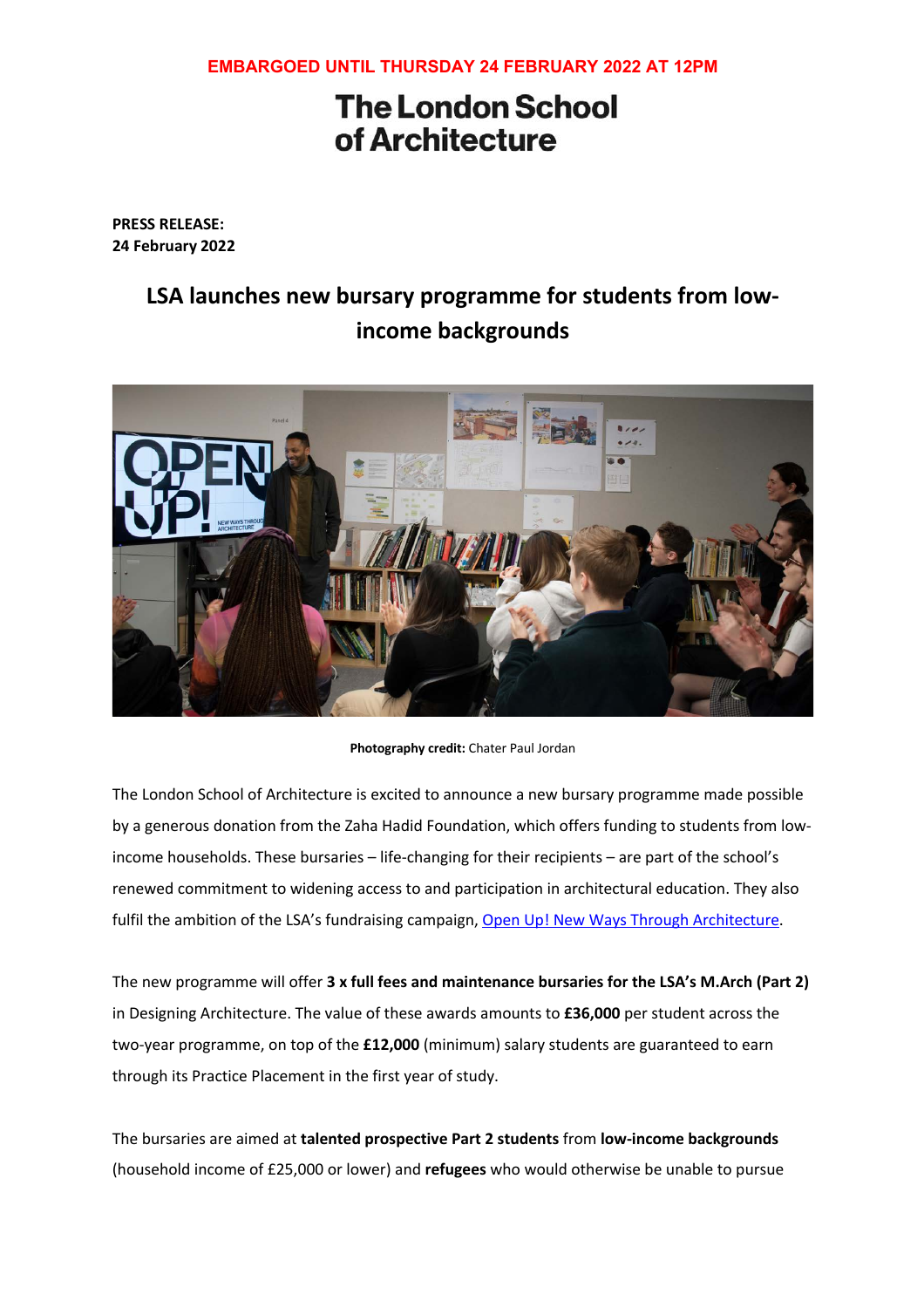## **EMBARGOED UNTIL THURSDAY 24 FEBRUARY 2022 AT 12PM**

# **The London School** of Architecture

their architectural studies. Students must be eligible for 'home' fees and will need to qualify as one of the following:

- o **Independent** i.e over 25 and not financially dependent on parents;
- o **Young Independent** i.e. under 25 and not financially dependent on parents; or a
- o **Refugee** or a Person Granted Humanitarian Protection possibly dependent financially on parents/relatives

Recognising the additional barriers to progressing in architecture that may be experienced by people with particular intersecting identities, we strongly encourage applications from those who identify as having protected characteristics under the Equalities Act (2010), especially those from **Black, Asian and Minority Ethnic** communities in line with our Access and Participation Plan, those from **LGBTQ+** communities, **women** and **disabled/neurodivergent** applicants.

The LSA is hugely proud to partner with the Zaha Hadid Foundation on this bursary programme which will carve out vital space for students to develop their practice at the school. Dame Zaha Hadid was a pioneering architect whose practice and teaching paved the way for future generations of architects. The LSA wants these bursaries to respect this spirit by allowing recipients to be whoever they want to be as an architect, removing financial worry for their duration, allowing them to focus on their placement, their studies, and cultivating their professional network.

#### **Dr Neal Shasore, Chief Executive and Head of School, LSA said:**

'It is a privilege to work with the Zaha Hadid Foundation in launching their first bursary programme. With their help we can reach students who would otherwise struggle to further their architectural education. This donation fulfils the ambitions of our 'Open Up!' fundraising campaign, and we look forward to announcing details of its next phase in due course.'

- END -

**Notes to editor**